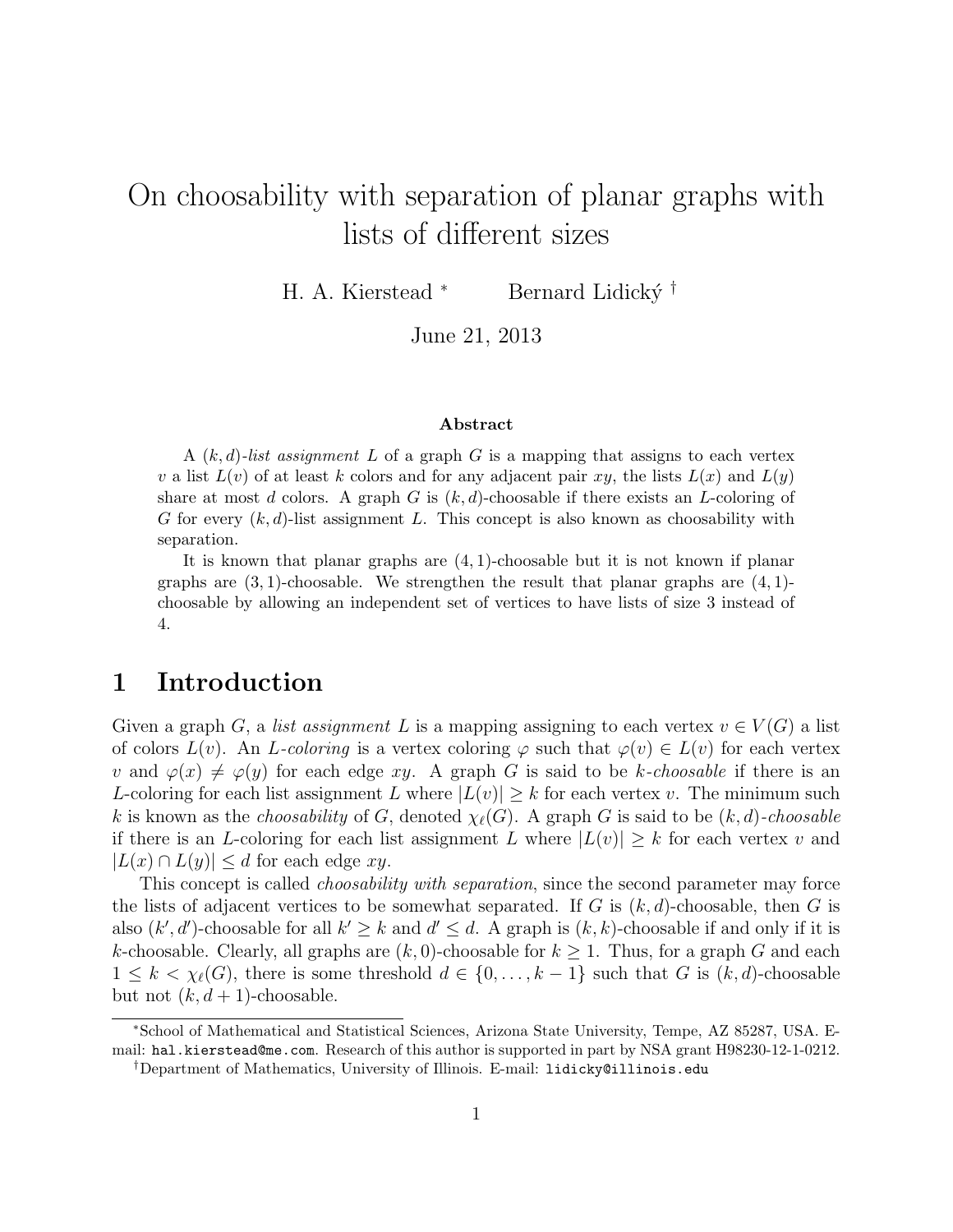The concept of choosability with separation was introduced by Kratochvíl, Tuza, and Voigt [\[4\]](#page-6-0). They used the following, more general definition. A graph G is  $(p, q, r)$ -choosable, if for every list assignment L with  $|L(v)| \geq p$  for each  $v \in V(G)$  and  $|L(u) \cap L(v)| \leq p - r$ whenever u, v are adjacent vertices, G is q-tuple L-colorable. Since we consider only  $q = 1$ in this paper, we use a simpler notation. They investigate this concept for both complete graphs and sparse graphs. The study of dense graphs were extended to complete bipartite graphs and multipartite graphs by Füredi, Kostochka, and Kumbhat  $[2, 3]$  $[2, 3]$ .

Thomassen [\[5\]](#page-6-3) proved that planar graphs are 5-choosable, and hence they are  $(5, d)$ choosable for all d. Voigt [\[7\]](#page-6-4) constructed a non-4-choosable planar graph, and there are also examples of non- $(4, 3)$ -choosable planar graphs. Kratochvíl, Tuza, and Voigt [\[4\]](#page-6-0) showed that all planar graphs are (4, 1)-choosable and asked:

### <span id="page-1-3"></span>**Question 1** ([\[4\]](#page-6-0)). Are all planar graphs  $(4, 2)$ -choosable?

Voigt  $[6]$  also constructed a non-3-choosable triangle-free planar graph. Skrekovski  $[8]$ observed that there are examples of triangle-free planar graphs that are not  $(3, 2)$ -choosable, and posed:

<span id="page-1-0"></span>**Question 2** ([\[8\]](#page-6-6)). Are all planar graphs  $(3, 1)$ -choosable?

Kratochvíl, Tuza and Voigt [\[4\]](#page-6-0) proved a partial case of Question [2](#page-1-0) by showing that every triangle-free planar graph is (3, 1)-choosable.

Choi et. al  $[1]$  proved that every planar graph without 4-cycles is  $(3, 1)$ -choosable and that every planar graph without 5-cycles and 6-cycles is (3, 1)-choosable.

In this paper we give a strengthening of the result that every planar graph is  $(4, 1)$ choosable by allowing some vertices to have lists of size three. In a  $(4, 1)$ -list assignment L on G, for every  $uv \in E(G)$  holds that  $|L(u) \cup L(v)| \ge 7$ . In a  $(3, 1)$ -list assignment L, for every  $uv \in E(G)$  holds that  $|L(u) \cup L(v)| \geq 5$ . An intermediate step is to investigate the case where for every  $uv \in E(G)$  holds that  $|L(u) \cup L(v)| \geq 6$ .

A  $(*,1)$ -list assignment is a list assignment L where  $|L(v)| \geq 1$  and  $|L(u) \cap L(v)| \leq 1$  for every pair of adjacent vertices  $u, v$ .

The main result of this paper is the following theorem.

<span id="page-1-1"></span>**Theorem 3.** Let G be a planar graph and  $I \subseteq V(G)$  be an independent set. If L is a  $(*, 1)$ list assignment such that  $|L(v)| \geq 3$  for every  $v \in I$  and  $|L(v)| \geq 4$  for every  $v \in V(G) \setminus I$ then G has an L-coloring.

The following theorem shows it is not possible to strengthen Theorem [3](#page-1-1) by allowing  $|L(v)| \geq 2$  for every vertex  $v \in V(G)$  and requiring that  $|L(u) \cup L(v)| \geq 6$  for every  $uv \in E(G)$ .

<span id="page-1-2"></span>**Theorem 4.** For every k there exists a planar graph G and a  $(*, 1)$ -list assignment L such that  $|L(v)| \geq 2$  for every  $v \in V(G)$ ,  $|L(u) \cup L(v)| \geq k$  for every  $uv \in E(G)$ , and G is not L-colorable.

We first give some notation. In the next section, we prove Theorem [3](#page-1-1) using Thomassen's precoloring extension method. In the last section we show a construction proving Theorem [4.](#page-1-2)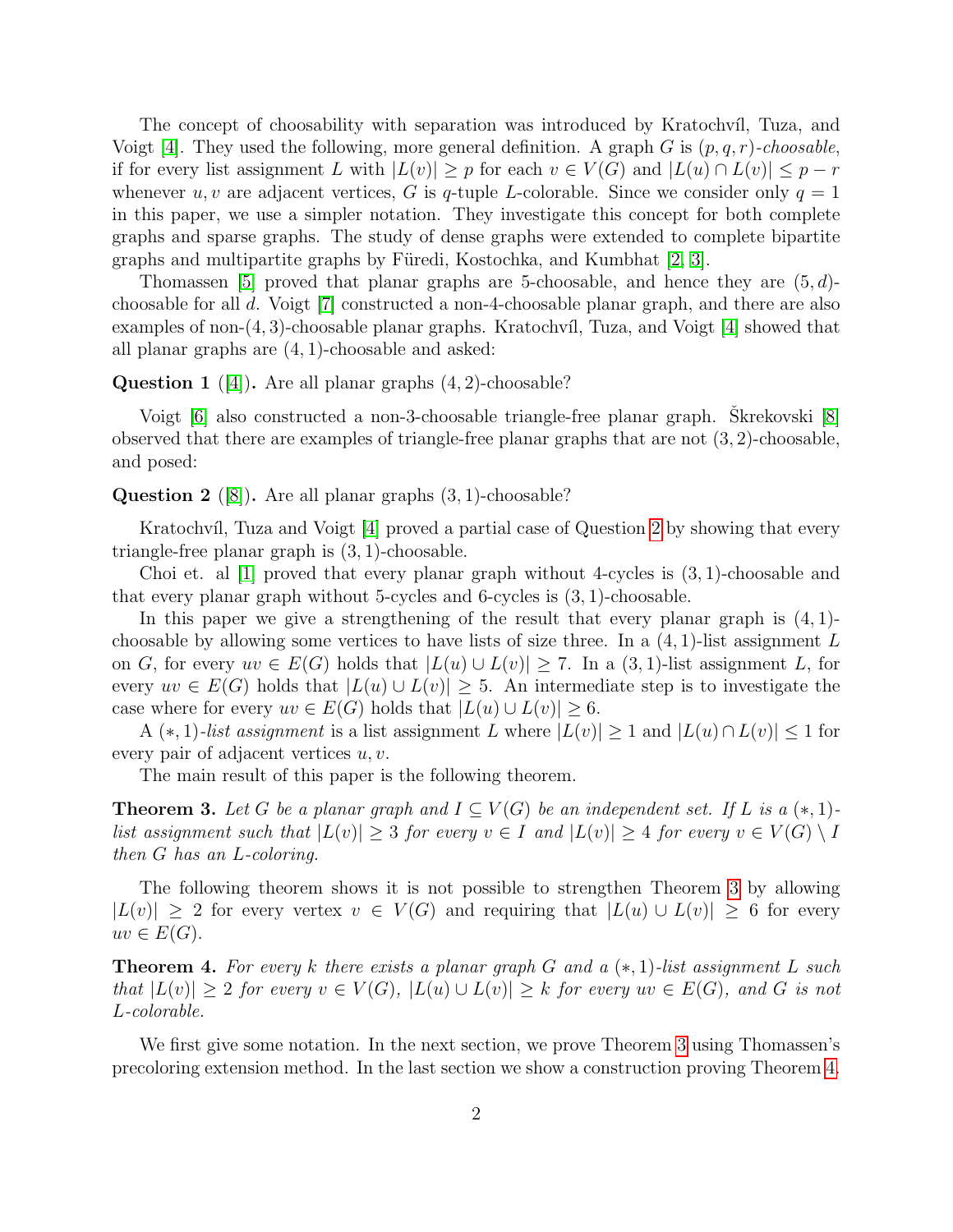## 1.1 Notation

Given a graph G and a cycle  $K \subset G$ , an edge uv of G is a chord of K if  $u, v \in V(K)$ , but uv is not an edge of K. If G is a plane graph, then let  $\text{Int}_K(G)$  be the subgraph of G consisting of the vertices and edges drawn inside the closed disc bounded by K, and let  $\text{Ext}_K(G)$  be the subgraph of G obtained by removing all vertices and edges drawn inside the open disc bounded by K. In particular,  $K = Int_K(G) \cap Ext_K(G)$ . Finally, denote the characteristic function of a set S by  $\iota_S$ . So  $\iota_S(x) = 1$  if  $x \in S$ ; else  $\iota_S(x) = 0$ .

## 2 Main theorem

In this section, we prove Theorem [3](#page-1-1) by proving a slightly stronger theorem that is more amenable to induction. Observe that any list assignment satisfying the assumptions of Theorem [3](#page-1-1) also satisfies the conditions of the following theorem.

<span id="page-2-3"></span>**Theorem 5.** Let G be a plane graph with outer face  $F$  and let  $P$  be a subpath of  $F$  containing at most two vertices. Let  $I \subseteq V(G-P)$  be an independent set. If L is a  $(*, 1)$ -list assignment satisfying the following conditions:

- <span id="page-2-7"></span>(i)  $|L(v)| \geq 4 - \iota_I(v) - \iota_{V(F)}(v) - 2\iota_{V(P)}(v)$  for  $v \in V(G)$ ,
- <span id="page-2-6"></span>(*ii*)  $P$  is  $L$ -colorable,
- <span id="page-2-4"></span>(iii) for every  $v \in I$  there is at most one  $p \in N(v) \cap V(P)$  with  $(L(p) \cap L(v)) \neq \emptyset$ ,

then G is L-colorable.

*Proof.* Let  $G = (V, E)$  and L be a counterexample where  $|V| + |E|$  is as small as possible. Moreover, assume that the sum of the sizes of the lists is also as small as possible subject to the previous condition. Define  $L(uv) = L(u) \cap L(v)$  if  $uv \in E$ ; else  $L(uv) = \emptyset$ . Since G is minimal, we have:

<span id="page-2-8"></span>Claim 1. For all edges  $uv, vw, uw \in E \setminus E(P)$ 

<span id="page-2-1"></span><span id="page-2-0"></span>(1) 
$$
|L(uv)| = 1
$$
;  
\n(2)  $L(u) = \bigcup_{v \in N(u)} L(uv)$ ; and  
\n(3)  $L(uv) = L(vw)$  implies  $L(uv) = L(uw)$  for every triangle uvwu.

<span id="page-2-2"></span>*Proof.* For [\(1\)](#page-2-0), note that  $|L(uv)| \leq 1$ , and if  $L(uv) = \emptyset$  then it suffices to L-color  $G - uv$ , which is possible by minimality. For [\(2\)](#page-2-1), the definitions imply  $L(u) \supseteq \bigcup_{v \in N(u)} L(uv)$ , and if  $\gamma \in L(u) \setminus \bigcup_{v \in N(u)} L(uv)$  then L-coloring  $G - u$ , and then coloring u with  $\gamma$  yields an L-coloring of G. Finally consider [\(3\)](#page-2-2). By [\(1\)](#page-2-0), there exists a color  $\gamma$  with  $L(uv) = {\gamma} = L(vw)$ .<br>Thus  $\gamma \in L(u) \cap L(w)$ , so by definition and (1).  $L(uw) = {\gamma}$ . Thus  $\gamma \in L(u) \cap L(w)$ , so by definition and [\(1\)](#page-2-0),  $L(uw) = {\gamma}$ .

<span id="page-2-5"></span>Claim 2.  $G$  is 2-connected. In particular,  $F$  is a cycle.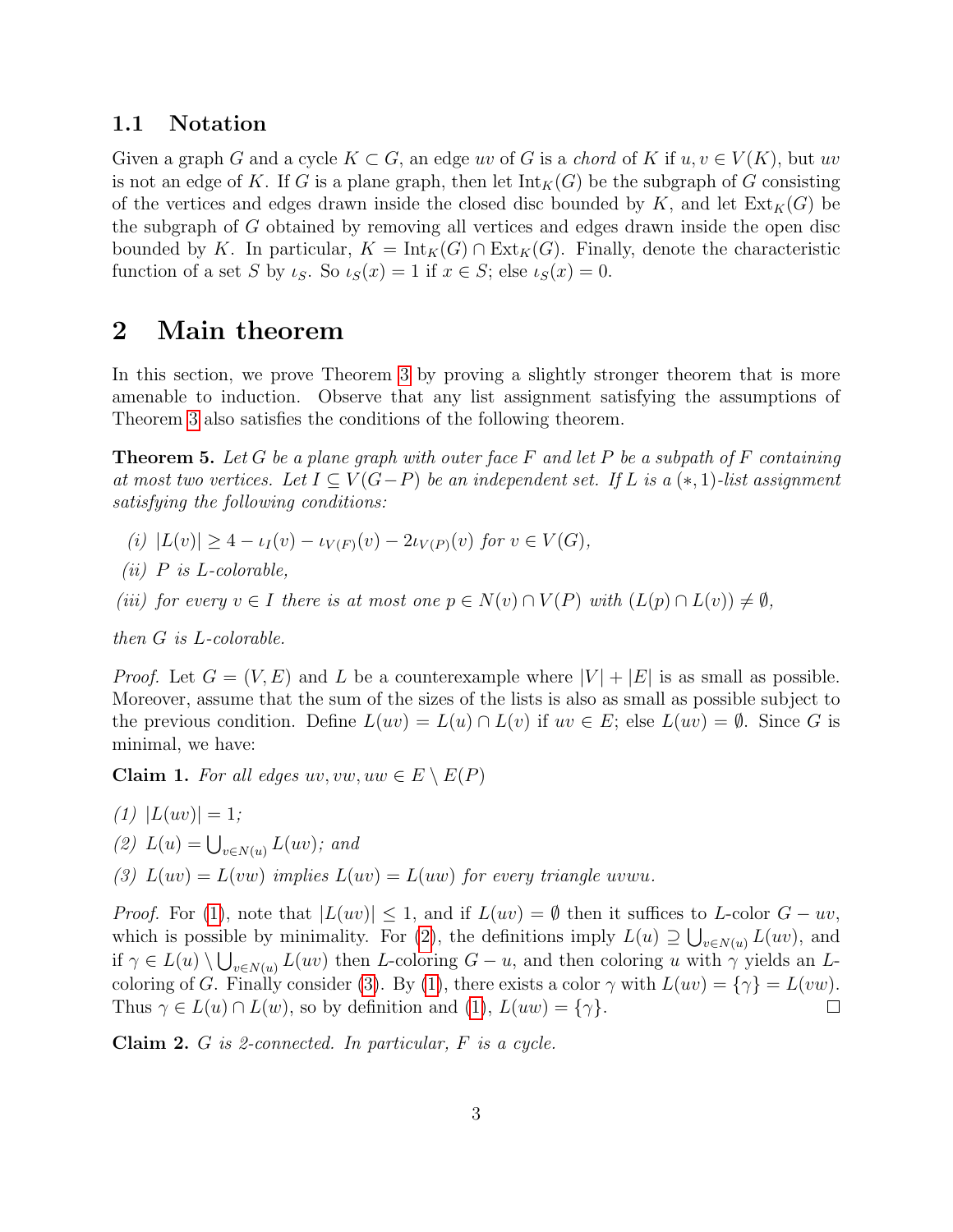*Proof.* Suppose not. Then there exists  $v \in V$  and two induced connected subgraphs  $G_1$  and  $G_2$  of G where  $G_1 \cap G_2 = v$  and  $G_1 \cup G_2 = G$ . Moreover, both  $G_1$  and  $G_2$  have at least two vertices. By symmetry assume that  $P \subseteq G_1$ . By the minimality of G, there exists an L-coloring  $\varphi$  of  $G_1$ . Let  $L_2$  be a list assignment on  $V(G_2)$  such that  $L_2(u) = {\varphi(v)}$  if  $u = v$ , and  $L_2(u) = L(u)$  otherwise. Since  $L_2$  and  $G_2$  satisfy the assumptions of Theorem [5,](#page-2-3) there exists an  $L_2$ -coloring  $\psi$  of  $G_2$ . Colorings  $\varphi$  and  $\psi$  coincide on v; hence  $\varphi \cup \psi$  is an  $L$ -coloring of  $G$ , a contradiction. of G, a contradiction.

<span id="page-3-1"></span>Claim 3. (1)  $|N(v) \cap V(P)| \le 1$  for all  $v \in I$ , and (2)  $V(F) \setminus (I \cup V(P)) \ne \emptyset$ .

*Proof.* The minimality of G and [\(iii\)](#page-2-4) imply (1). Using Claim [2,](#page-2-5)  $F - P$  is a path. Since I is independent, if  $V(F) \subset I \cup V(P)$  then  $|I \cap V(F)| = 1$ , contradicting (1). independent, if  $V(F) \subseteq I \cup V(P)$  then  $|I \cap V(F)| = 1$ , contradicting (1).

<span id="page-3-0"></span>Claim 4. G does not contain a separating triangle with a vertex in I.

*Proof.* Let  $T = xyz$  be a separating triangle in G and let  $x \in I$ . Assume that  $P \subseteq \text{Ext}_T(G)$ and  $|V(\text{Int}_T(G))| \geq 4$ . By the minimality of G, there exists an L-coloring  $\varphi$  of  $\text{Ext}_T(G)$ .

Let  $G' := \text{Int}_T(G) - z$ ,  $I' := I \setminus V(\text{Ext}_T(G))$  and  $P' = xy$ . Define a list assignment L' on vertices  $u \in V(G')$  in the following way:

$$
L'(u) = \begin{cases} \varphi(u) & \text{if } u \in \{x, y\}, \\ L(u) - \varphi(z) & \text{if } uz \in E(G - P'), \\ L(u) & \text{otherwise.} \end{cases}
$$

Since  $x \in I$ , no neighbor of x is in I'. Thus condition [\(iii\)](#page-2-4) of Theorem [5](#page-2-3) is satisfied for  $G', I', P'$  and L'. Condition [\(ii\)](#page-2-6) is witnessed by  $\varphi$ . Since each vertex  $\ell \in N_{G'}(z)$  is on the outer face of  $G'$ , but not  $G$ , it is straightforward to check that [\(i\)](#page-2-7) is satisfied. Hence  $G'$  has an L'-coloring  $\varphi$ . The coloring  $\varphi \cup \psi$  is an L-coloring of G, a contradiction.  $\Box$ 

<span id="page-3-2"></span>**Claim 5.** If xy is a chord of F then neither x nor y is in  $V(P)$ , and there exists  $z \in I \cap V(F)$ such that  $|L(z)| = 2 = d(z)$ ,  $L(zx) \neq L(zy)$ , and  $xzy \subseteq F$ .

*Proof.* Suppose  $xy \in E$  is a chord of F. Let  $G_1$  and  $G_2$  be subgraphs of G where  $G_1 \cap G_2 = xy$ and  $G_1 \cup G_2 = G$ . Since xy is a chord, both  $G_1$  and  $G_2$  have at least three vertices. By symmetry assume that  $P \subset G_1$ .

First suppose  $G_2$  contains exactly three vertices, say x, y, z. Using Claim [1,](#page-2-8)  $2 \leq |L(z)| =$  $|L(zx) \cup L(zy)| \leq d(z) \leq 2$ . So  $|L(z)| = 2 = d(z)$  and  $L(zx) \neq L(zy)$ . By condition [\(i\)](#page-2-7),  $|L(z)| = 2$  implies  $z \in I \cap V(F)$ . Thus  $xzy \subseteq F$ , since x and y are the only possible neighbors of z. Finally, since  $L(zx) \neq L(zy)$ , Claim [1](#page-2-8)[.3](#page-2-2) implies  $L(xy) \not\subset L(zx) \cup L(zy)$ . Thus  $|L(x)|, |L(y)| \geq 2$ , and so  $x, y \notin P$ .

Now suppose for a contradiction that  $G_2$  has at least four vertices. Define  $G'_1$  in the following way. If there exists a vertex  $v \in V(G_2) \cap I$  such that v is adjacent to both x and y then  $G'_1$  is obtained from  $G_1$  by adding a new vertex v' adjacent to x and y to the outer face of G. Moreover, let  $I' = (I \cap G_1) \cup \{v'\}$  and let L' be an extension of L by defining  $L'(v') = L(vx) \cup L(vy)$ . Notice that v is unique if it exists, since Claim [4](#page-3-0) implies G has no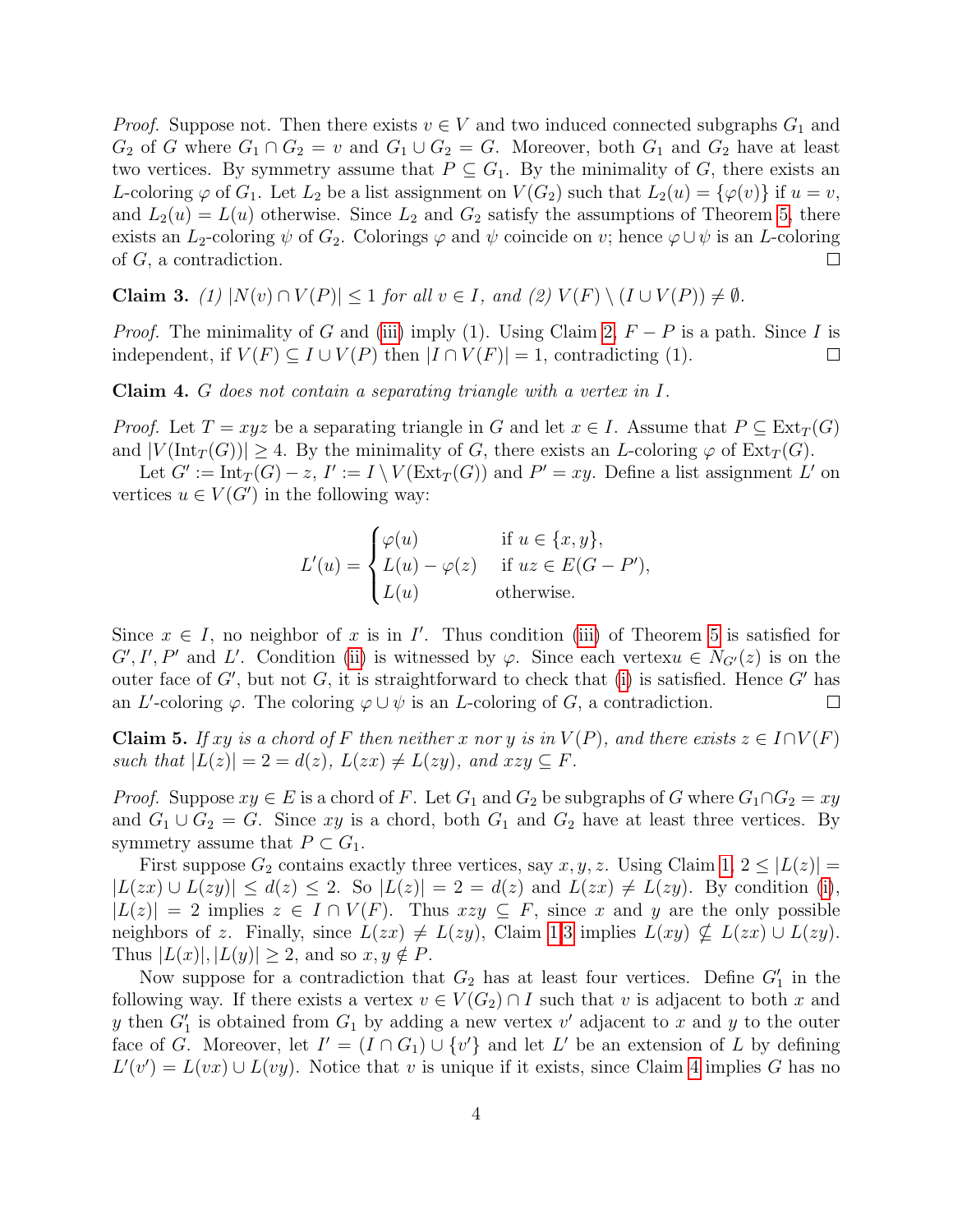separating triangles that contain a vertex of I. If no such v exists, let  $G_1' = G_1$ ,  $L' = L$ , and  $I' = I \cap V(G_1)$ . If  $G'_1$  contains v', neither x nor y is in I. Hence I' is indeed an independent set. Using that  $v' \in I'$  is on the outer face, L' satisfies conditions [\(i,](#page-2-7)[ii,](#page-2-6)[iii\)](#page-2-4). By the minimality of G, there exists an L'-coloring  $\varphi$  of G' which gives an L-coloring of  $G_1$ .

Define a list assignment  $L_2$  on  $V(G_2)$  by  $L_2(u) = {\varphi(u)}$  if  $u \in \{x, y\}$ , else  $L_2(u) = L(u)$ . We wish to use  $xy$  as P. Conditions [\(i,](#page-2-7)[ii\)](#page-2-6) of Theorem [5](#page-2-3) hold since G satisfies them. For [\(iii\)](#page-2-4), consider a vertex  $w \in I$  with  $\{x, y\} \subseteq N(w)$ . As remarked above,  $w = v$ . Since  $L'(v) =$  $L(vx) \cup L(vy)$ , and  $\varphi$  is an L'-coloring of G', there exists  $u \in \{x, y\}$  with  $\varphi(v) \in L(vu)$ . Then  $\varphi(v) \neq \varphi(u)$  implies  $\varphi(u) \notin L(v)$ , and [\(iii\)](#page-2-4) holds. By the minimality of G, there exists an  $L_2$ -coloring  $\psi$  of  $G_2$ . Colorings  $\varphi$  restricted to  $G_1$  and  $\psi$  coincide on  $xy$ ; hence  $\phi \cup \psi$  is an  $L$ -coloring of  $G$ , a contradiction. an L-coloring of G, a contradiction.

By the minimality of the sum of the sizes of the lists, we can assume  $|V(P)| \geq 1$ . Let  $F =$  $v_0v_1v_2v_3 \ldots v_t$ , where  $v_0 \in V(P) \subseteq \{v_0, v_1\}$ , identifying index i with index  $i + t + 1$ . Choose  $v_i \in V(F) \setminus (I \cup V(P))$  with minimum index i. Such an index exists by Claim [3.](#page-3-1) Claim [5](#page-3-2) implies  $v_i v_{i-2}$  is not a chord, and condition [\(i\)](#page-2-7) implies  $L(v_i) - L(v_i v_{i-1}) - L(v_i v_{i+1}) \neq \emptyset$ .

Select a set  $X \subseteq \{v_i, v_{i+1}, v_{i+2}\}\$ and an L-coloring  $\varphi$  of X by the following rules:

- (X1) If  $v_i v_{i+2}$  is not a chord then set  $X = \{v_i\}$  and pick  $\varphi(v_i) \in L(v_i) \setminus (L(v_{i-1}) \cup L(v_{i+1}))$ .
- (X2) Else, if there is  $c \in L(v_i) \setminus (L(v_{i-1}) \cup L(v_{i+1}) \cup L(v_{i+2}))$ , then set  $X = \{v_i\}$  and  $\varphi(v_i) = c$ .
- (X3) Else set  $X = \{v_i, v_{i+1}, v_{i+2}\}.$  Pick:

(a) 
$$
\varphi(v_{i+2}) \in L(v_{i+2}) \setminus (L(v_{i+3}) \cup L(v_{i+3}v_{i+4}));
$$

- (b)  $\varphi(v_i) \in L(v_i v_{i+2}),$  if  $\varphi(v_{i+2}) \notin L(v_i v_{i+2});$  else  $\varphi(v_i) \in L(v_i v_{i+1});$
- (c)  $\varphi(v_{i+1}) \in L(v_{i+1}) \varphi(v_i) \varphi(v_{i+2}).$

See Figure [1](#page-5-0) for an illustration of these rules. Observe that exactly one of (X1), (X2), or (X3) applies and X is well defined. Also, in cases (X2) and (X3), Claim [5](#page-3-2) implies  $v_{i+1} \in I$ , and so  $v_{i+2} \notin I$ . Thus the sizes of their lists are as claimed in Figure [1.](#page-5-0) In (X3) either  $\varphi(v_i) \in L(v_i v_{i+2})$  or  $\varphi(v_{i+2}) \in L(v_i v_{i+2})$ . Also, by Claims [1\(](#page-2-8)[3\)](#page-2-2) and [5,](#page-3-2)  $L(v_i v_{i+2}) \nsubseteq L(v_{i+1})$ . Hence  $\varphi$  is also well defined. Moreover,  $d(v_{i+1}) = 2$ , and so  $N(v_{i+1}) = \{v_i, v_{i+1}\}.$ 

Let  $G' = G - X$ ,  $I' = I \setminus X$ , and L' be the list assignment on  $V(G')$  defined by

$$
L'(v) = L(v) \setminus \{ \varphi(x) : x \in N(v) \cap X \}.
$$

It suffices to show that  $G'$ ,  $L'$ ,  $I'$  and  $P$  satisfy the assumptions of Theorem [5.](#page-2-3) Then by the minimality of G, there is an L'-coloring  $\psi$  of G', and by the choice of L', the function  $\psi \cup \varphi$ is an L-coloring of G, a contradiction.

Now we verify that  $G'$ ,  $L'$ ,  $I'$  and  $P$  satisfy the assumptions of Theorem [5.](#page-2-3) Since  $I$  is an independent set, so is  $I'$ . Let  $M = \{v \in V(G') : L'(v) \neq L(v)\}$ . Clearly condition [\(i\)](#page-2-7) holds for vertices in  $V \setminus M$ . By Claim [5,](#page-3-2) all chords have the form  $v_i v_{i+2}$ . Thus  $\varphi$  was chosen so that  $M \cap V(F) = \emptyset$ . Hence the condition [\(i\)](#page-2-7) is satisfied for  $v \in V(F)$ . Condition [\(ii\)](#page-2-6) holds since P did not change. Since  $I' \subseteq I$ , Claim [3\(](#page-3-1)1) implies condition [\(iii\)](#page-2-4).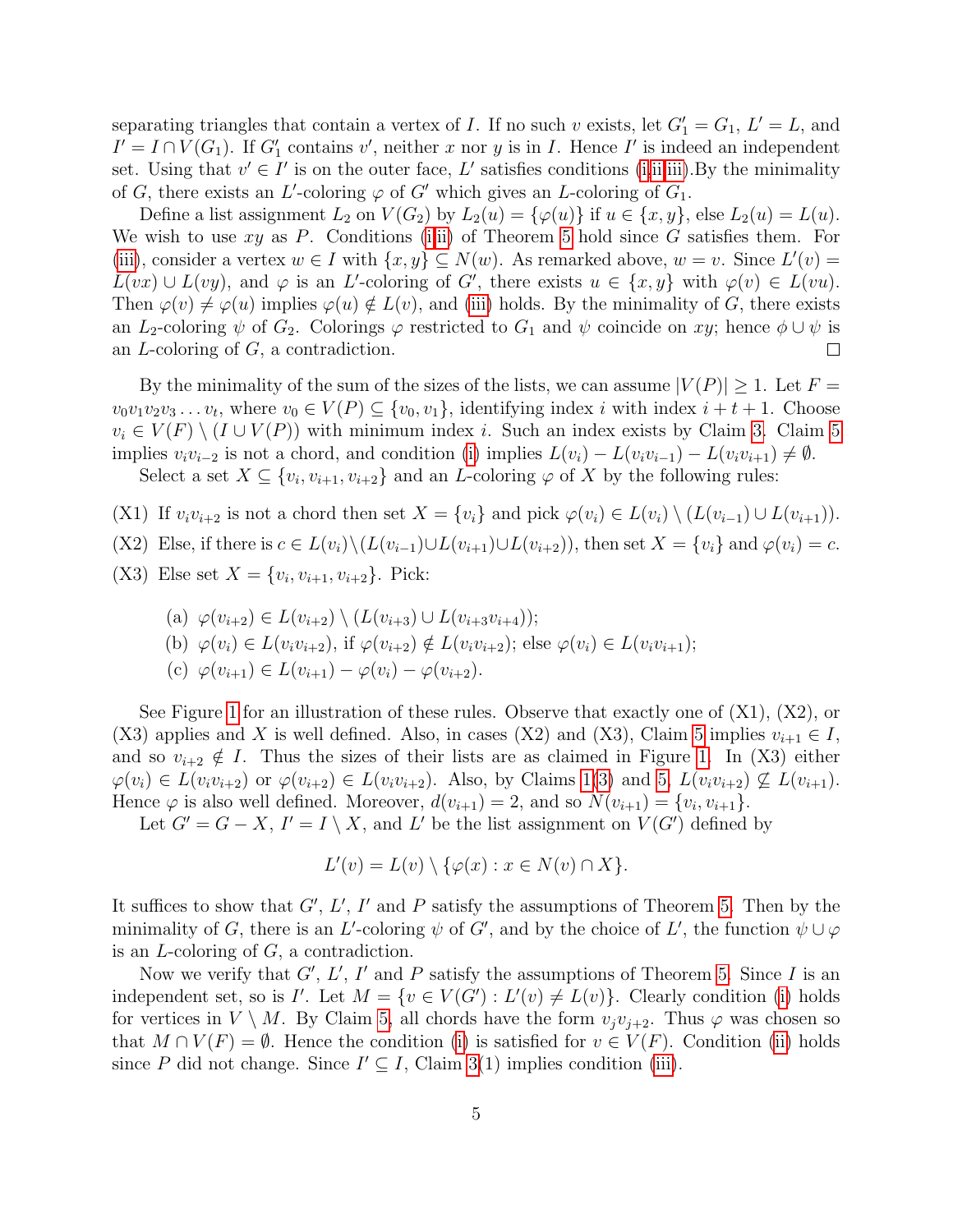It remains to show that every  $v \in M$  satisfies condition [\(i\)](#page-2-7). Let  $F'$  be the outer face of G'. Since each vertex of M has a neighbor in  $X \subseteq F$ ,  $M \subseteq F' \setminus F$ . Thus it suffices to show that  $|L'(v)| \ge |L(v)| - 1$ . If  $|N(v) \cap X| = 1$  then  $|L'(v)| \ge |L(v)| - 1$ . Otherwise  $|N(v) \cap X| \geq 2$ . Then v is handled by rule (X3). So  $N(v) \cap X = \{v_i, v_{i+2}\}$  and  $L(v_i v_{i+2}) \subset$  $C := \{\varphi(v_i), \varphi(v_{i+2})\}.$  If  $L(v_i) \neq L(v_{i+2})$  then Claim [1](#page-2-8)[\(3\)](#page-2-2) implies  $L(v_i v_{i+2}) \not\subset L(v).$ <br>Anyway,  $|L(v) \cap C| \leq 1$ , and we are done. Anyway,  $|L(v) \cap C| \leq 1$ , and we are done.



<span id="page-5-0"></span>Figure 1: Rules (X1), (X2), and (X3). A black circle is a vertex with arbitrary list size, a white circle is a vertex with list size two, and a triangle is a vertex with list size at least three. The dashed box indicates  $X$  and a label on an edge is the common color of lists of its endpoints.

## 3 Lists of size 3 are necessary

In this section we give a proof of Theorem [4.](#page-1-2) The construction is analogous to the construction that bipartite graphs are not 2-choosable.

*Proof of Theorem [4.](#page-1-2)* Let k be given. Let G be a complete bipartite graph with part X of size  $(k-1)^2$  and another part of size 2 formed by vertices a and b. Let L be a list assignment assigning to a a list of colors  $\{a_1, \ldots, a_{k-1}\}\$  and to b a list of colors  $\{b_1, \ldots, b_{k-1}\}\$ . To the other vertices, L assigns distinct lists of form  $\{a_i, b_j\}$  where  $1 \leq i, j \leq k-1$ . There are  $(k-1)^2$  such lists which is exactly the size of X. Notice that  $|L(u) \cup L(v)| = k$  for every edge uv. See Figure [2](#page-6-8) for a sketch of G and L.